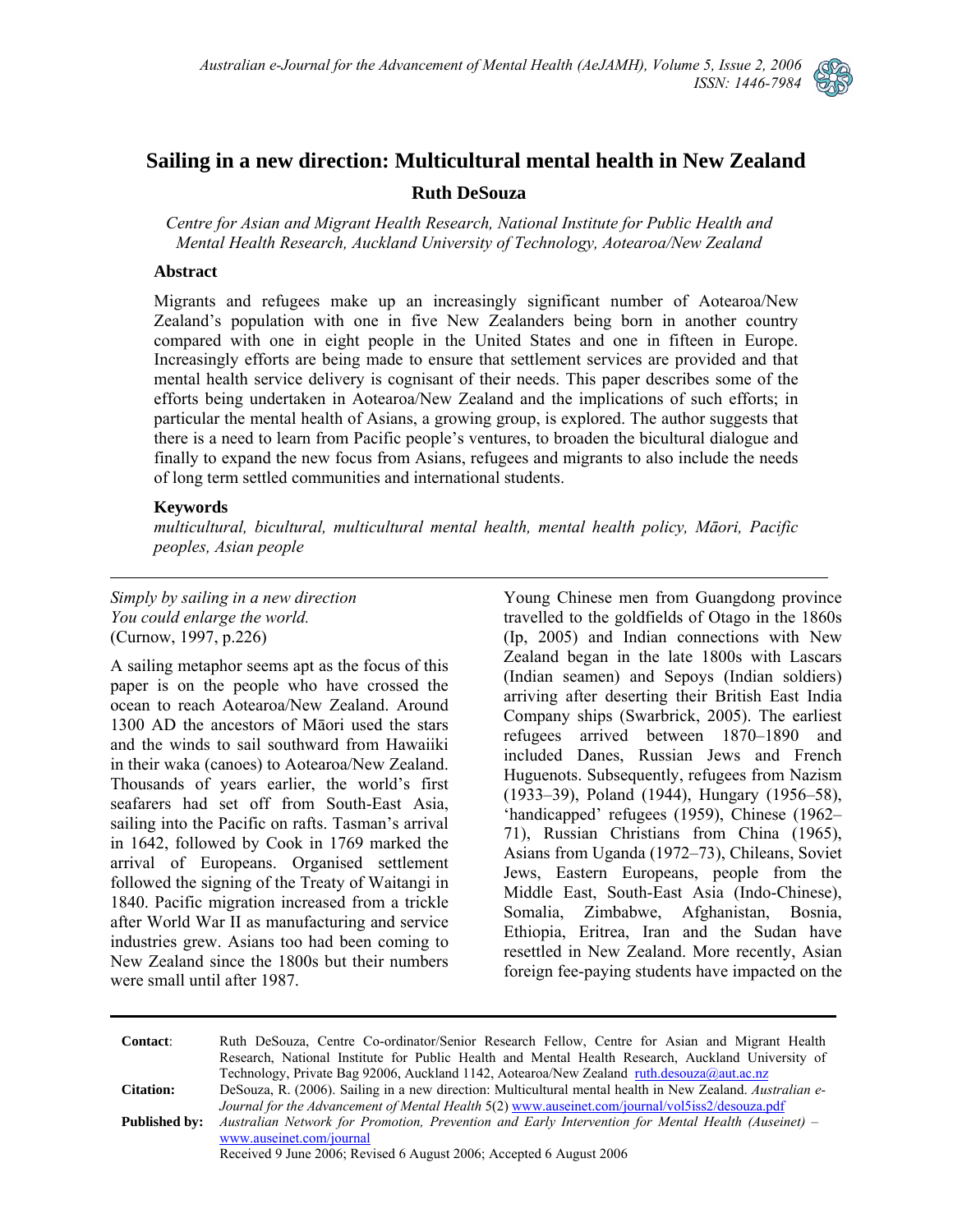education system, becoming important to the national economy and more visible in society (International Division & Data Management and Analysis, 2005).

# **It's time to enlarge our world**

Migrants to New Zealand are caught between two charged agendas: the colonial ideal of a homogeneous society, replicating Britain, and the desire of Māori for recognition as people of the land, or Tangata whenua, with specific rights. New Zealand's founding document, The Treaty of Waitangi and the social policy principle of biculturalism have become an explicit template for relationships between indigenous Māori and subsequent migrants. The racialising and othering of migrant groups, along with past migration policy designed to keep the country white (Beaglehole, 2005), have implicitly shaped the treatment of migrants.

# *Changing migration patterns*

The 2001 Census found that Europeans/Pākehā (Māori name for white New Zealanders) made up 79.6% of the population, followed by New Zealand Māori with 14.5%, people from the Pacific Islands 5.6%, and Asians 6.6% (adds to more than 100% because ethnicity is selfdefined; people could select more than one ethnicity). Of the Asians, the largest groups are Chinese who make up 2.2% and Indians who make up 1.2% of the total New Zealand population (Statistics New Zealand, 2002b). Asians are the fastest growing ethnic group, increasing by around 140% over the last ten years and predicted to increase by 122% by 2021. In comparison, Pākehā will increase by 1%, Māori 28% and Pacific People 58%. This new diversity is in stark contrast to the previous assimilationist post-1945 migration policy which positioned the ideal migrant as 'invisible'. Linguistic and religious diversity were also a hallmark of the 2001 Census which noted a 20% increase in the number of multilingual people and an increase in the percentage of people whose religion was non-Christian, including Hindu 56%, Buddhist 48% and Islam 74%.

### *Policy changes: From monocultural to bicultural to multicultural*

Canada and Australia embraced multiculturalism during the 1960s, transforming the notion of settlement into a two way process; change was

required by both migrants and the host society. New Zealand policy made this strategic move only as recently as 1986. The 1980s were a pivotal period in discussions of New Zealand identity, featuring biculturalism and its incorporation into social policy in New Zealand (Bartley & Spoonley, 2004). Discussions of multiculturalism began with the arrival of Pacific peoples in the 1970s and required Pākehā to cede the monopoly on power and decision making and the allocation of resources (Bartley & Spoonley, 2004). An attempt to address the bicultural/multicultural relationship came about with proposals that biculturalism should take precedence and subsequent arrivals to Aotearoa needed to negotiate a primary relationship with Māori (Bartley & Spoonley, 2004). Multiculturalism would then be the outcome of a network of completed bicultural negotiations; however, no process was ever suggested for this to occur (Bartley & Spoonley, 2004). The bicultural/multicultural debate remains unresolved and problematic (DeSouza, 2004a; Mohanram, 1998; Thakur, 1995; Walker, 1995; Wittman, 1998). However, rather that biculturalism being a barrier to multiculturalism, I believe that it has paved the way for the majority culture to consider cultural issues at large. The *Immigration Act 1987* eased access into New Zealand from non-traditional source countries and replaced entry criteria based on nationality and culture with criteria initially based on skills. The policy changes led to unprecedented cultural diversity. In particular, Asians became a sizable majority of migrants, increasing from 18.7% of permanent and long term arrivals in 1987 to 48% in 1993 (Bartley & Spoonley, 2004).

# *A growing Asian population*

'Asian' is a term that has differing definitions depending on the geographical context in which it is used. In New Zealand 'Asian' tends to refer to people from South East Asia and there are debates about whether an umbrella term such as 'Asian' is useful or merely an expedient construct that potentially provides benefits but disguises disparities within groups (Rasanathan, Craig & Perkins, 2004; Workshop Organising Team, 2005). In the 2001 Census, 44% of Asians identified with the Chinese ethnic group, 26% with the Indian ethnic group, 8% Korean, 5% Filipino, 4% Japanese, 3% Sri Lankan, 2%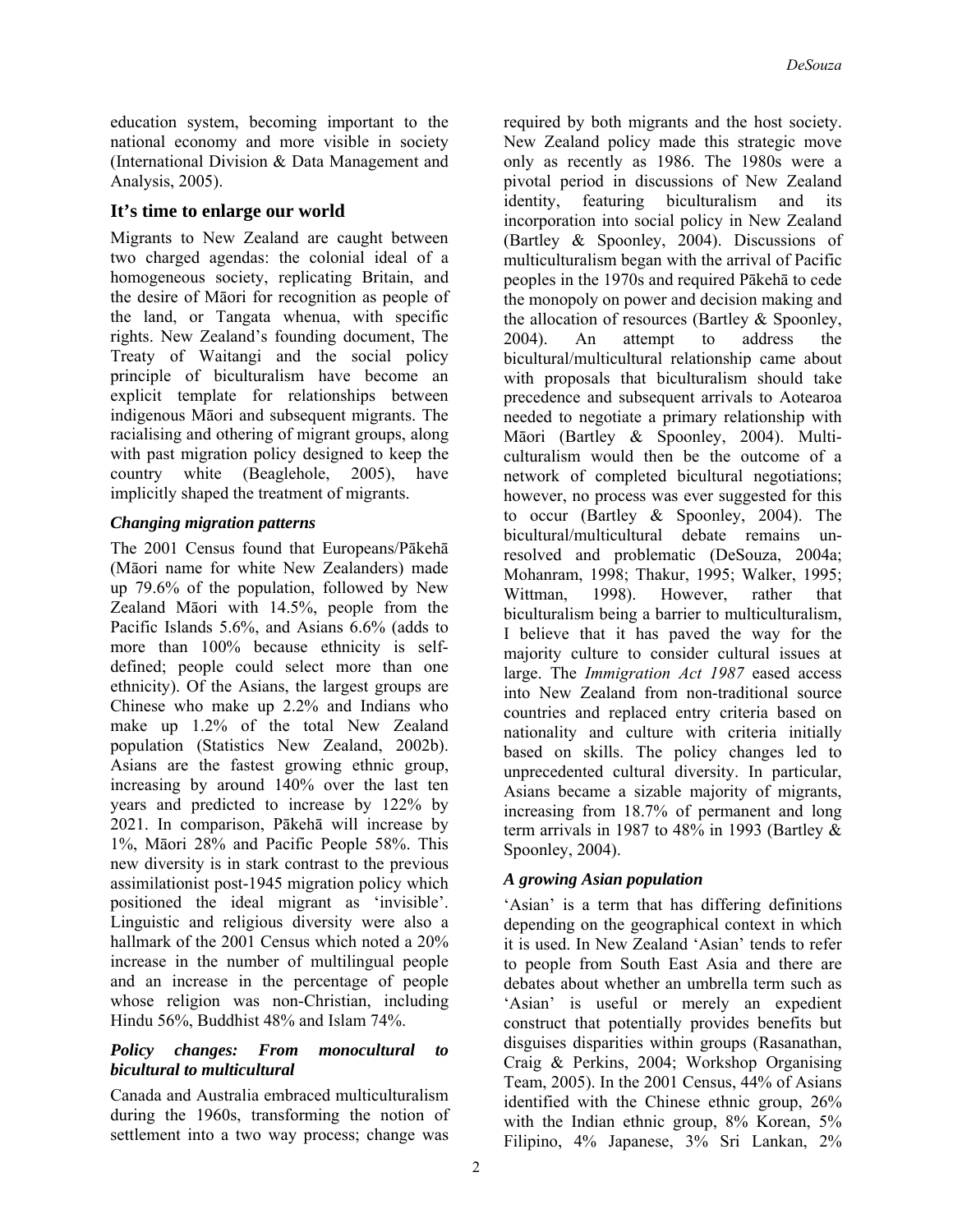Cambodian, 2% Thai, and 8% with other Asian ethnic groups (note that people could give more than one response; therefore, these percentages do not add to 100) (Statistics New Zealand, 2002a). Asians in New Zealand are a relatively young population and are generally in good health. Most live in the Auckland region and over half are aged between 25 and 65 years, around 20% are aged 15 to 24 years and 20% are aged below 14 years (Asian Public Health Project Team, 2003). This age-distribution is similar to Māori and Pacific people, but Asians are younger (on average) than Europeans. The rapid growth of the Asian population has exposed a lack of policy and structures to evaluate and address their needs (Workshop Organising Team, 2005).

### *Access issues and underutilisation of mental health services*

A survey examining health status in a large representative sample of Asian people (Scragg & Maitra, 2005) found that Asians underutilise health services:

- Asian people were less likely than other New Zealanders, Māori and Pacific people to have visited a health practitioner (or service) when they were first unwell.
- Asian people were less likely than Europeans to visit a health practitioner about a chronic disease (doctor, specialist, nurse or complementary healer).
- Asian women were less likely than other New Zealand women to have had a mammogram or cervical screening test in the last three years.
- Asians were less likely than all New Zealanders to use any type of telephone helpline in the last 12 months.
- Asians also only wanted to see their general practitioner for a short term illness or a routine check up rather than visiting for an injury, poisoning, or for mental or emotional health reasons.

Another study found that barriers to accessing services for Chinese people included lack of language proficiency of respondents, lack of knowledge about civil rights and problems accessing general practitioners (DeSouza & Garrett, 2005).

This underutilisation is further reflected in mental health statistics. Of the 87,576 mental

health clients seen by District Health Boards in 2002, only 1.9% were Asian despite making up over 6.5% of the population (New Zealand Health Information Service, 2005). This could in part be due to the bias of New Zealand's migration policy which selects young and healthy migrants but it is clear that Asians underutilise mental health services and this does not necessarily mean that they are keeping well (Ho, Au, Bedford & Cooper, 2002). A study among recent Chinese migrants using the General Health Questionnaire found that 19% reported psychiatric morbidity (Abbott, Wong, Williams et al., 1999). A study of older Chinese migrants aged over 55 found that 26% showed depressive symptoms (Abbott, Wong, Giles et al., 2003). Lower emotional supports, greater number of visits to a doctor, difficulties in accessing health services and low understanding and engagement with New Zealand society increased the risk of developing depression. Interestingly, while participants with depressive symptoms consulted general practitioners more than their counterparts without such symptoms, they reported greater difficulty in accessing health services. Research with Asian migrants, refugees and student sojourners in New Zealand shows that social supports can assist newcomers to cope with the stresses of migration and reduce the risk of emotional disorder (Abbott et al., 1999). Conversely, research shows that language and cultural barriers can limit access to health services (Abbott et al., 1999; DeSouza & Garrett, 2005; Ngai, Latimer & Cheung, 2001).

# *Need for workforce development*

The cultural competence of mental health staff for working with Asian consumers has not been researched. However, a recent project investigating the intercultural experiences of social workers in New Zealand found that contact with migrants, refugees or asylum seekers was infrequent, especially outside of Auckland (Nash & Trlin, 2004), but that the majority of social workers felt competent or better than competent in terms of working interculturally. Respondents recommended that further training in cross-cultural social work, staff training and better support services be available, in tandem with improvements in community services and the education of the host community to see new settlers as valuable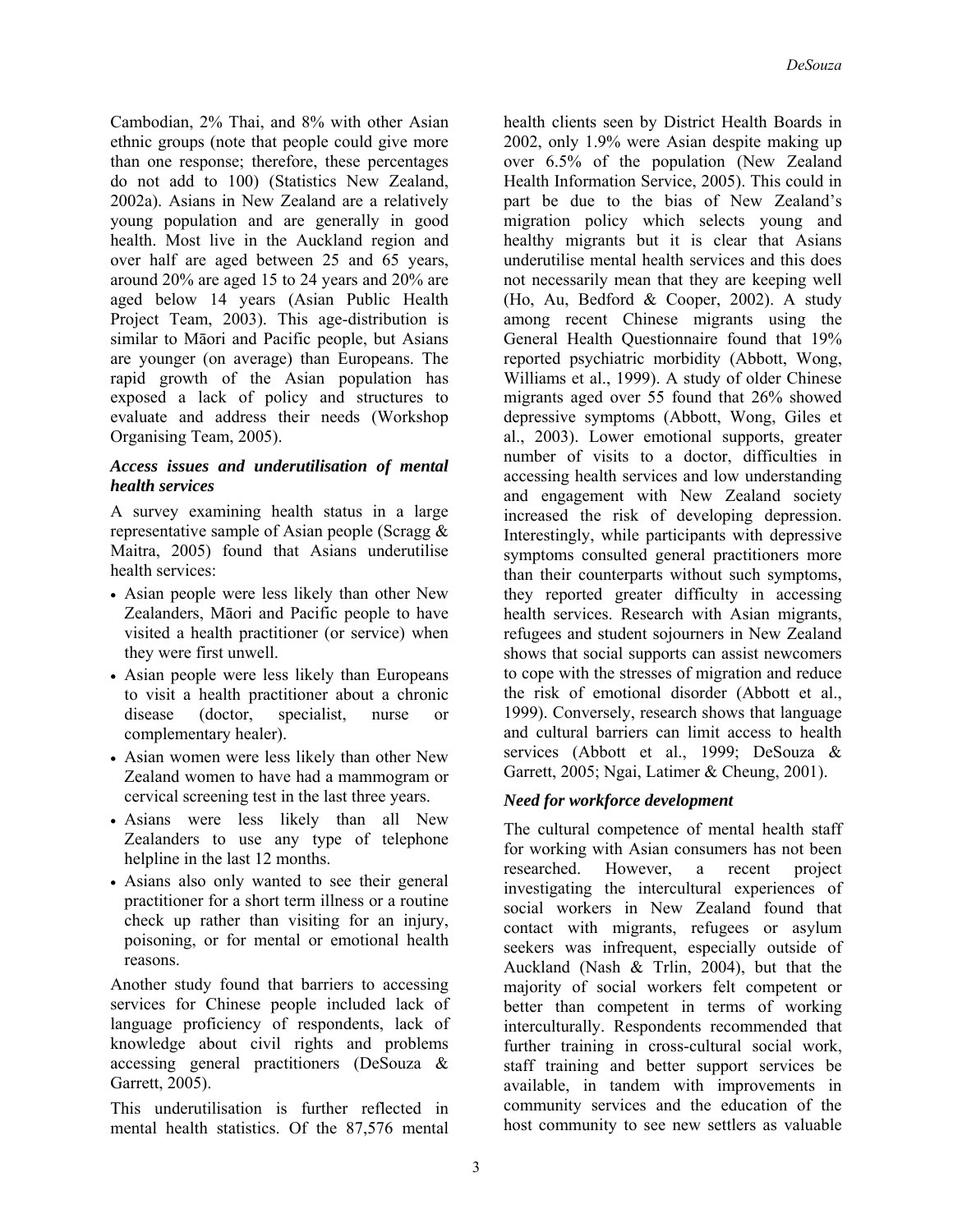additions to society. In another study, psychiatrists were surveyed by Johnstone and Read (2000), who found that out of 247 psychiatrists surveyed, only 40% believed that their training had prepared them to work effectively with Māori. Some of the suggested recommendations for improving how they worked with Māori included needing to understand Māori perspectives of well-being, and increasing the number of Māori professionals and Māori run services. Of psychiatrists who responded to the survey, 70% believed that there was a need to consult with Māori when working with Māori. A training package is being developed by University of Auckland, funded by the Health Research Council, to develop cultural competence in mental health staff working with Asians. Further development in this area is signalled in the next mental health action plan discussed later in this paper.

# *Omission in health research*

Asian ethnic groups have been largely neglected by New Zealand health policies and research, despite their population growth (Duncan, Schofield, Duncan et al., 2004). Duncan et al. cite the example of the 2002 National Children's Nutrition Survey, where both over-sampling and separate analysis of Māori and Pacific Island children occurred while Asian children were subsumed with New Zealand Europeans. Largescale studies are needed to determine health risk across all major ethnic groups in New Zealand, which will in turn enable development of ethnicspecific data. Even more critical is the need for data concerning ethnic variation in other areas of health so that effective interventions can be developed and implemented (Duncan et al., 2004). This omission and exclusion is by no means a rare occurrence in national surveys and prevents the development of an understanding of the public health needs of Asian communities in New Zealand, necessary for the development of appropriate preventative health strategies.

# *Settlement issues*

A report commissioned by the New Zealand Immigration service found that migrants had four areas of need: everyday needs, learning English, employment, and supportive connections (Ho, Cheung, Bedford & Leung,

2000). Factors such as unemployment or underemployment, having experienced discrimination in New Zealand, not having close friends, being unemployed and spending most of one's time with one's own ethnic group were predictors for poor adjustment among migrant groups (Pernice, Trlin, Henderson & North, 2000). In the last few years, a range of settlement programmes have been funded nationally with the development of an *Immigration Settlement Strategy* (New Zealand Immigration Service, 2003) for migrants, refugees and their families. The strategy's six goals provide a broad base for enhancing wellbeing and include appropriate employment; confidence with using English or accessing appropriate language support; accessing appropriate information and responsive services; supportive social networks and sustainable community identity; expressing ethnic identity and acceptance and inclusion of the wider host community; and participation in activities.

# *Visible but invisible groups*

The arrival of primarily Asian fee-paying students has had an impact on the education system, a greater importance to the national economy in terms of providing increased funding to educational institutions, and higher visibility in society in that most of the international students have come from China (International Division & Data Management and Analysis, 2005). Asian enrolment numbers rose by 318% over a five year period (1999-2003) to nearly 119,000, with an estimated economic value NZ\$2.2 billion New Zealand dollars and providing 40,101 jobs (Infometrics, 2006). These numbers declined in the 2003-2004 period, leading to concern about the rapid development of the sector and raising the need for better quality assurance systems, which are now implemented through the *Code of Practice for the Pastoral Care of Foreign Fee-Paying Students* (Section 238H of the Education Act 1989). Levies paid by institutions with international students are used to support activities and projects relating to the export education industry such as promotion, communications, capability development, quality assurance, research and the administration of the Code (Ministry of Education, 2003). However, other than being able to use counselling services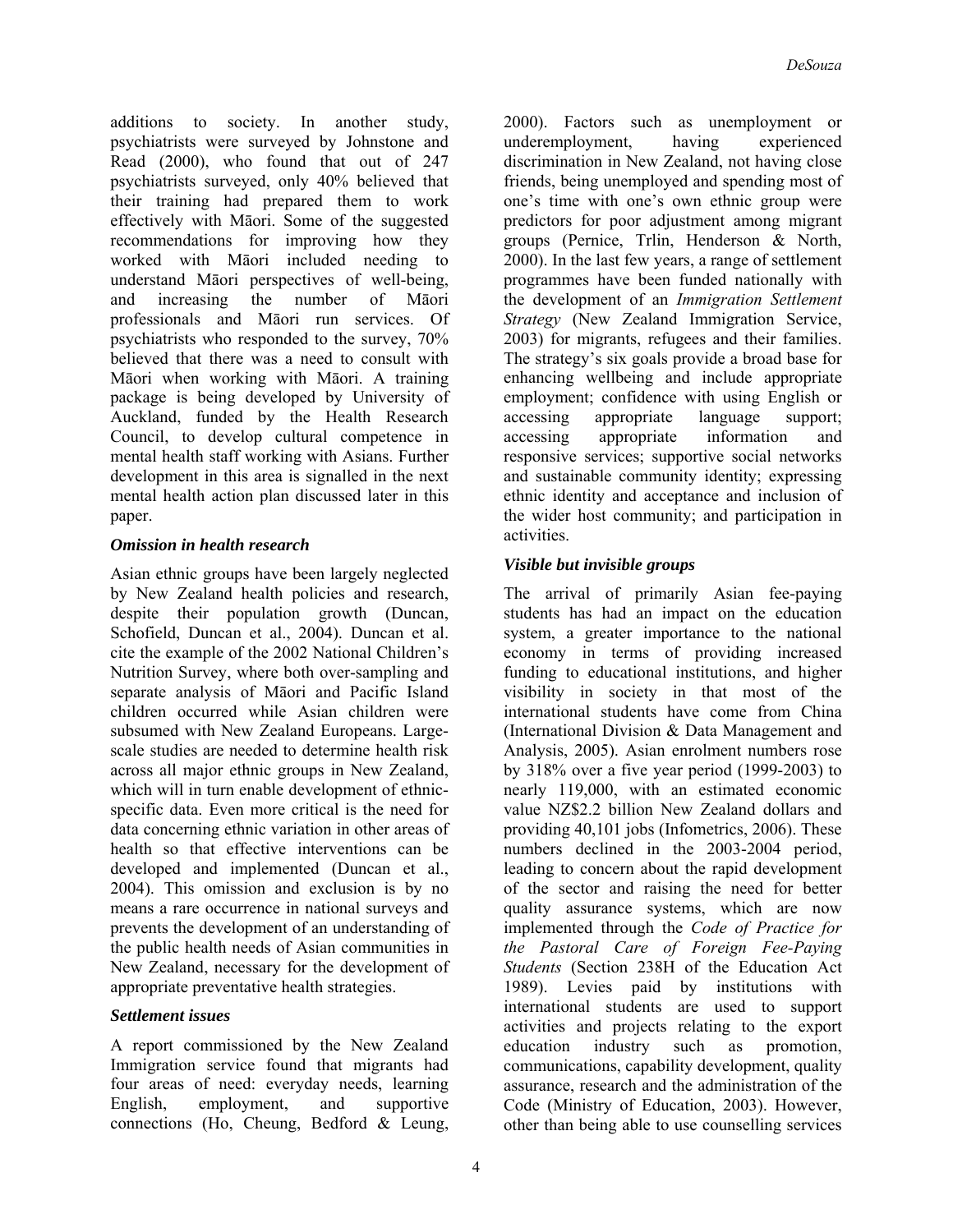within their institutions, most international students are not entitled to access publicly funded (mental) health services while in New Zealand and are liable for the full costs of treatment unless they are sectioned under the *Mental Health Act*, and then only for the duration of that process. Once they are no longer under the Act, they are charged. Remaining voluntarily on an acute unit can incur a charge of approximately NZ\$900 a day. International students are required to have appropriate and current medical and travel insurance while studying in New Zealand as a condition of enrolment (including mental health as long as it is not a pre-existing condition); however, insurance cover is capped at NZ\$2,000 so if students need access to in-patient services they must cover their own costs.

The needs of long term settled communities have been brought into focus with the launch of the *Asian Health Chart Book* (Ministry of Health, 2006a) which demonstrates the need to focus not only on new migrants but also on longer-term settled migrant Asian communities. Major differences in health and health service use between recent migrants and longstanding migrants show that recent or first generation migrants have better health status than longstanding migrants or the New Zealand born, demonstrating the acculturative effects of the dominant culture.

## **Mental health services: Sailing in a new direction**

Mental health services are responding to new migrant populations to varying degrees. Following on from a report on the mental health of Asians in New Zealand (Ho et al., 2002) has been an increased responsiveness to the needs of those communities (Yee, 2003). Research activity, information provision, collaboration and Asian-focused operational activities and policy are some of the strategies that are being used by government agencies (Yee, 2003). Other developments that will assist in meeting this gap include the New Zealand Mental Health Classification and Outcomes study (Gaines, Bower, Buckingham et al., 2003), which includes a small number of Asians, and a planned mental health epidemiological survey which will also assist but is currently limited to the two largest Asian communities, Indian and

Chinese. This section briefly reviews national, regional and local developments and initiatives.

### *Developing visibility and responsiveness in mental health services*

Asian researchers (Lim & Walker, 2006; Tse, Bhui, Thapliyal et al., 2005) have outlined the legislative and policy frameworks that support culturally sensitive mental health service provision. These include *The Health and Disability Commissioner Act 1995* and the *Health and Disability Code of Rights 1996* which require that services acknowledge the needs of people from a range of cultures and provide for these needs while also protecting culturally diverse people from coercion, discrimination and exploitation. A culturally sensitive approach and acknowledgement of the person's cultural and ethnic identity, language, and religious or ethical beliefs is also advocated in the *Mental Health (Compulsory Assessment and Treatment) Act 1992* and the 1999 amendments. In addition, one of the objectives of the *New Zealand Public Health and Disability Act 2000* is that health outcomes be improved for Māori and other population groups through the reduction of health disparities. The *Human Rights Act 1993* requires that mental health and addiction services do not unlawfully discriminate on the grounds of culture and ethnicity. Lastly, the *Health Professional Competency Assurance Act 2003* requires practitioners to demonstrate cultural competence.

# *National mental health strategy and recovery*

*Te Tāhuhu – Improving Mental Health 2005- 2015: The Second New Zealand Mental Health and Addiction Plan* (Ministry of Health, 2005b) builds on the current Mental Health Strategy contained in

- *Looking Forward: Strategic Directions for the Mental Health Services* (Ministry of Health, 1994);
- *Moving Forward: The National Mental Health Plan for More and Better Services* (Ministry of Health, 1997); and
- The Mental Health Commission's *Blueprint for Mental Health Services in New Zealand: How Things Need to Be* (Mental Health Commission, 1998).

*Te Tāhuhu* acknowledges that 'there is no national strategy or policy to address the mental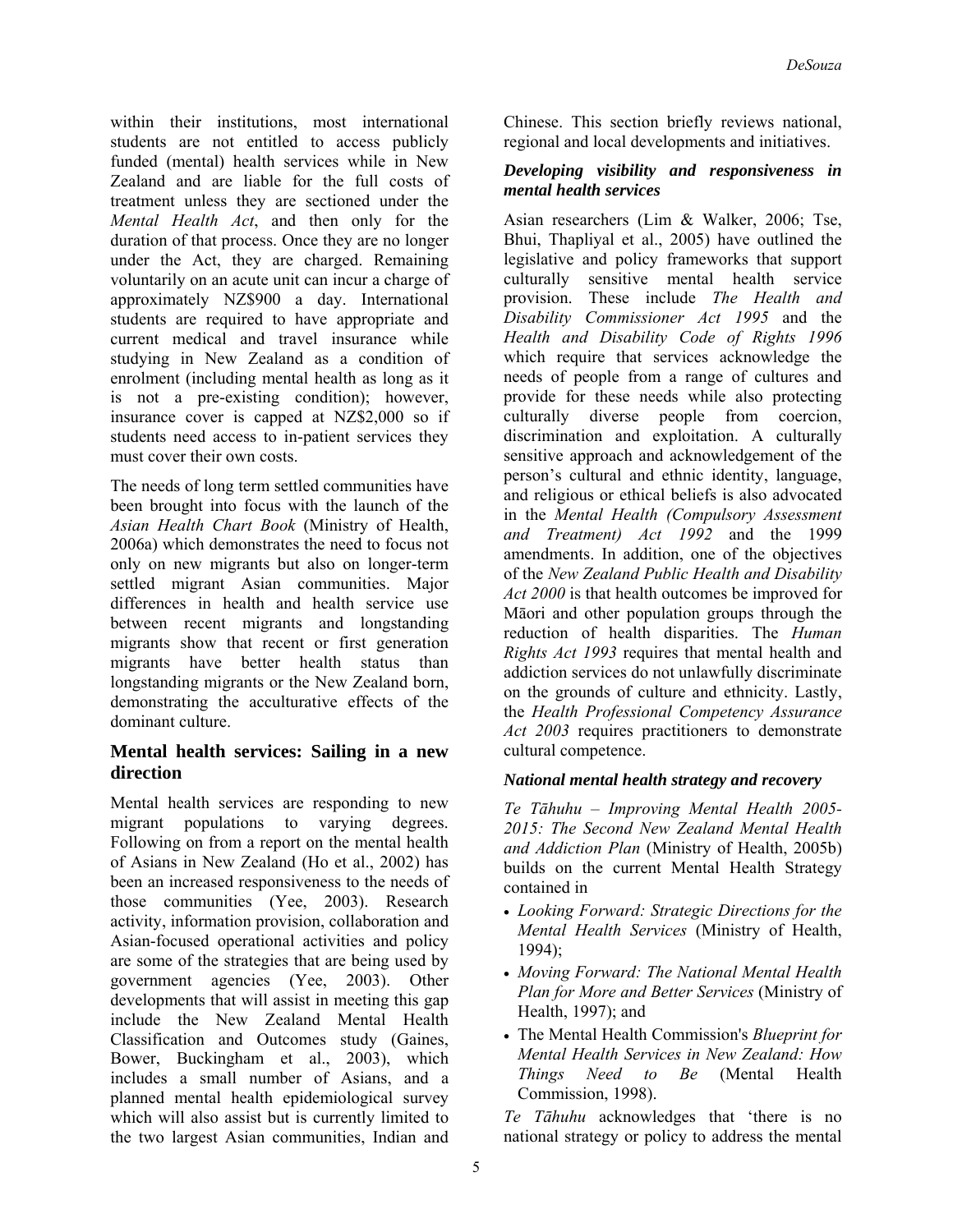health issues of the full range of ethnic groups living in New Zealand. Building stronger relationships with people from diverse cultures and ethnic groups will be essential as we work towards developing strategies to address their particular needs' (Ministry of Health, 2005b, p.37). *Te Tāhuhu* focuses on developing a comprehensive integrated mental health and addiction system that provides hope for developing a multicultural mental health agenda, compared to the other documents that make specific cultural mention of Māori and Pacific peoples but minimal reference to other groups. *Te Tāhuhu* emphasises early access to effective primary health care (a key entry point to mental health services for Asians), and an improved range and quality of specialist community based mental health and addiction services built on collaborative relationships (Ministry of Health, 2005b). It covers the spectrum of interventions from promotion/prevention to primary care to specialist services, and in particular the draft action plan (Ministry of Health, 2006b)

- acknowledges the presence not only of Asian peoples but also migrants and refugees, and the need for mental health services to be able to respond to the unique needs of all New Zealanders;
- acknowledges the need for responsiveness to Asian peoples and other ethnic communities and refugee and migrant communities;
- aims to build a quality mental health and addiction workforce that supports recovery, is person centered, and is culturally capable to deliver services for Asian peoples (that will require new skills and areas of specialised knowledge);
- aims to strengthen the cultural capability of workers in mainstream services to work effectively with Asian, refugee and migrant populations through training programmes;
- aims to increase the understanding of the mental health and addiction needs of Asian, ethnic, refugee and migrant communities through developing a profile of their mental health, and developing a mental health and addiction research agenda;
- aims to implement national and local training for the mental health services workforce to work more effectively with them and use

research evidence in service planning and delivery; and

• aims to develop culturally responsive problem gambling intervention services for Asian peoples.

In addition, The Mental Health Commission's *Recovery Competencies for Mental Health Workers* (O'Hagan, 2001) requires that a competent mental health worker acknowledges the different cultures of Aotearoa/New Zealand and knows how to provide a service in partnership with them. It suggests that every mental health and addiction service worker should demonstrate

- knowledge of diversity within Asian cultures;
- knowledge of Asian culture, for example importance of family, religious traditions, duty, respect for authority, honour, shame and harmony;
- the ability to articulate Asian views on health;
- knowledge of traditional Asian treatments; and
- the ability to involve Asian families, communities and service users in services.

In response to a report on Asian Public Health (Asian Public Health Project Team, 2003) the Mental Health Foundation have also created information sheets written in Chinese as a step towards meeting the mental health needs of Asians. They focus in particular on the mental health needs of Chinese adults and older Korean people. The emphasis on Chinese recognises that they comprise the largest of all Asian ethnic groups and the high number of Chinese international students in New Zealand, particularly in Auckland.

### *The potential of broader health policy*

Developments in population based health policy offer promise in addressing barriers to accessing services by Asian communities. The *New Zealand Health Strategy* (NZHS) guides the development and provision of new services in the health and disability sector to improve the health of New Zealanders (Ministry of Health, 2000). Administered through District Health Boards (DHBs), the strategy aims to reduce inequalities in health status for Māori, Pacific peoples and people from lower socio-economic groups. It claims to focus on quality of service in order to ensure health outcomes are improved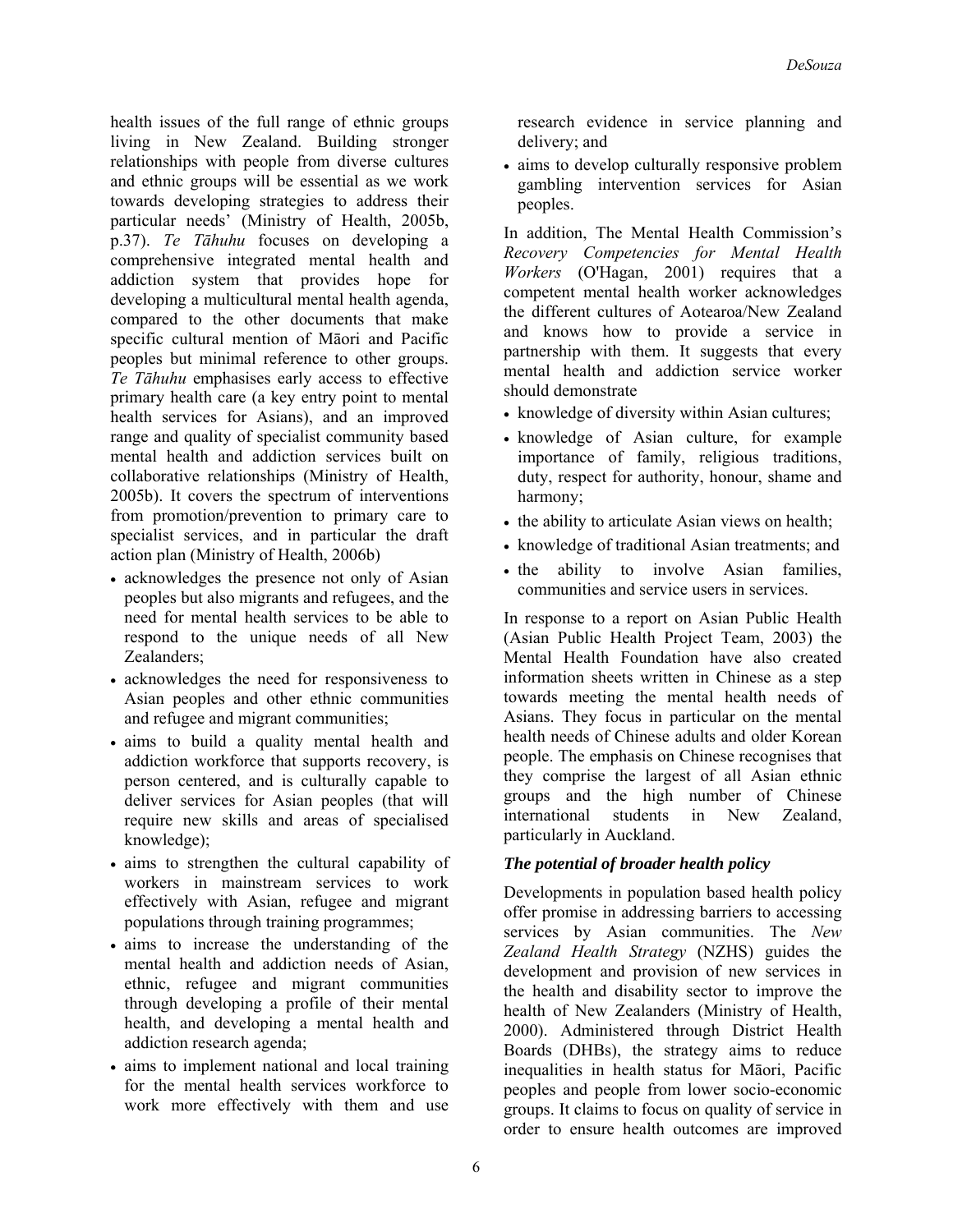and health disparities reduced. There is scant reference to migrant health in the NZHS, other than a recommendation 'to assess the health needs of refugees, asylum seekers and Asian immigrants' (Ministry of Health, 2000, p.47) without any attempt to explain how this might be achieved.

A key strand of the NZHS involves improving responsiveness in the field of primary care. Primary Health Organisations (PHOs) have been established as 'community-led' organisations that guide the development of local services and their role defined in the *Primary Health Care Strategy* (Ministry of Health, 2001). The governance model is intended to involve local people in the planning and delivery of local primary health care services. This promotes the role of health workers as being to reduce health inequalities and address the causes of poor health status. Whilst accessibility, affordability and coordination are key, there is no mention of Asian and migrant populations in the strategy, which aligns with the NZHS focus on Māori, Pacific populations and lower socio-economic groups. The needs of Asian communities in New Zealand will need to be proactively considered given their projected population growth and evidence of different health needs to the wider population. Findings from the *Asian Health Chart Book* (Ministry of Health, 2006a) show that Asian people had positive health outcomes on a range of health indicators compared to the total New Zealand population. Of concern, however, was the lower usage of health services by the Asian population. The report provides a useful baseline on Asian health and it is hoped that it helps in identifying the health needs of Asian peoples in New Zealand and that it will be a tool for Asian communities themselves to advocate for appropriate health services.

### *Regional developments*

*The Northern Region Mental Health and Addictions Strategic Direction 2005-2010* (Northern DHB Support Agency & Network North Coalition, 2004) has two foci for its vision. The first is a specific focus on 'equal opportunity to access quality services delivered in a culturally appropriate manner for refugee and recent Asian migrant clients and families' and the second is 'access to professionally trained and qualified interpreting services to

meet the needs of migrant and refugees with experience of mental illness and their families' (p.22). Recently a project was developed for training Asian interpreters and mental health practitioners who provide secondary mental health services for the diverse Asian immigrant population in the Auckland region, focussing on cultural competency and appropriate skills to work together effectively (Lim & Walker, 2006).

## *Local developments*

At a local level, the twenty-one District Health Boards (DHBs) are responsible for deciding on the mix, level and quality of health and disability services to be provided for populations within government-set parameters. Some specialised mental health services, for example the 'Refugees as Survivors' (RAS) centres have been established, while others have developed 'transcultural' teams with clinicians who have an interest in the area or Asian mental health workers. Asian peer support workers are employed by consumer run organisations such as Mind and Body consultants to support Asian users of Auckland District Health Board Mental Health Services. There are also two Chinese consumers' self-help groups: Bo Ai She and Yu Ai She. Community Alcohol and Drug services have two Chinese counsellors and nongovernmental organisations (NGO) have begun responding to the needs of Asians by employing Chinese staff in community and family support roles such as Action for Mental Health Services, Supporting Families and Affinity. In the Auckland DHB there are two Asian community support workers with a focus on psychiatric rehabilitation. A great many of the developments have been in response to advocacy from ethnic community members and a desire to increase responsiveness to presenting clients.

### *Learning from the experience of Pacific peoples*

There is much that newer migrant groups and mainstream services can learn from the experience of Pacific peoples, who are a diverse group representing over 20 different cultures. The largest group are Samoan making up 50% of Pacific peoples, followed by Cook Islanders (23%), Tongans  $(16%)$ , Niueans  $(9%)$  Fijians (4%) and Tokelauans (2%) (self-identified; more than one response possible) (Mental Health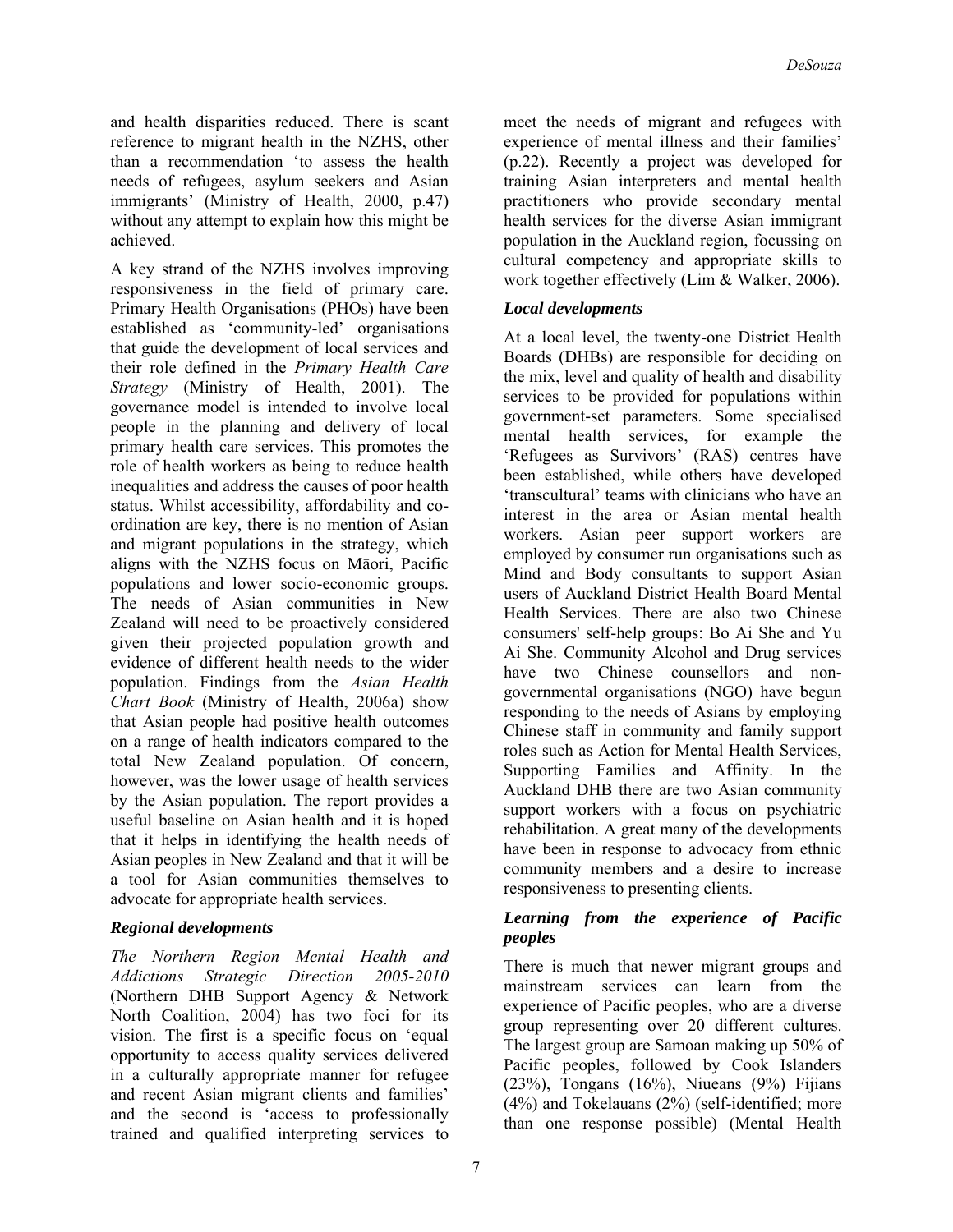Commission, 2001). A youthful population concentrated in the Auckland region with smaller numbers scattered throughout the country (Ministry of Health, 2005a), Pacific peoples make up 6% of the New Zealand population, which will rise to 12% by the year 2051. Pacific migration to New Zealand after the second world war increased as a result of growing industrialisation and demands for a manufacturing and service industry workforce (Spoonley, 2001). Large numbers of Pacific people migrated to urban areas of New Zealand, accelerating in the 1960s and early 1970s (Spoonley, 2001). The mid-1970s economic downturn led to many Pacific people losing their jobs. Unemployment, low income, poor housing, the breakdown of extended family networks, cultural fragmentation, and rising alcohol and drug problems have had a significant impact on the mental health of Pacific peoples, with rates of mental illness being generally higher among Pacific males and Pacific older people than the rest of the population (Ministry of Health, 2005a). However, Pacific peoples are a little less likely to use mental health services than any other group in New Zealand (Ministry of Health, 2005a).

Innovative health models such as the 'Fonofale' created by Fuimaono Karl Pulotu-Endemann (Crawley, Pulotu-Endemann, Stanley-Findlay & New Zealand Ministry of Health, 1995) have promoted holism and continuity. Similar to Durie's (1994) Te Whare Tapa Wha, the Fonofale model uses the metaphor of a Pacific Island house and incorporates the values and beliefs of various Pacific Island groups. In addition, two key mechanisms have been advanced to improve social and economic outcomes for Pacific peoples. These are to improve 'the responsiveness and accountability of public sector agencies to Pacific health needs and priorities, and to build the capacity of Pacific peoples, through provider, workforce and professional development, to deliver health and disability services and to develop their own solutions to health issues' (Mental Health Commission, 2001, p.15). The key agencies in this task are The Ministry of Pacific Island Affairs, the Ministry of Health, District Health Boards and the Mental Health Commission. Other strategies are that services for Pacific peoples should: include Pacific views of mental

8

health and wellbeing (which also includes all other aspects of health); take into account the relatively young Pacific population; acknowledge that there are isolated communities throughout New Zealand; consider the socioeconomic status of Pacific peoples; consider the diverse needs of New Zealand-born versus Island-born people and people of mixed ethnicity; and include the issue of alcohol and other drug use. In parallel, mainstream providers need to incorporate practices that properly address the above issues which will require building networks with Pacific organisations and groups able to advise on culturally acceptable methods of treatment (Mental Health Commission, 2001).

# **Conclusion: Exploring uncharted waters**

Parts of the journey ahead are charted clearly. There are legislative and policy imperatives in place for mental health services to ensure that they are responsive in both policy and practice for 'migrants, refugees and Asians'. How this is operationalised varies around the country but developments are promising, particularly in Auckland where the population of Asians is 12%. However, there are murky waters ahead that must be navigated. Further discussion is needed about the terms 'migrants, refugees and Asians' which are referred to in *Te Tāhuhu* and are an attempt at inclusion. The diversity contained within labels will have to be disentangled, so that the needs of the diverse people within labels such as 'migrants, refugees and Asians' are identified. Consideration must also be given to the needs of long term settled ethnic communities and international students, both of whom are neglected. Diving even deeper, the intersection of ethnicity, religion and socioeconomic status needs exploration. Consideration also needs to be given to how we work with the 'buzz words' such as cultural safety, cultural capability, cultural awareness and cultural competence and how they sit together (DeSouza, 2004b, 2006; Wood, Bradley & DeSouza, 2004).

Finally, a more strategic response to New Zealand's changing demographics is required as until now the majority of developments have been ad hoc, reactive and operational, based on lobbying from ethnic community groups and non-governmental organisations such that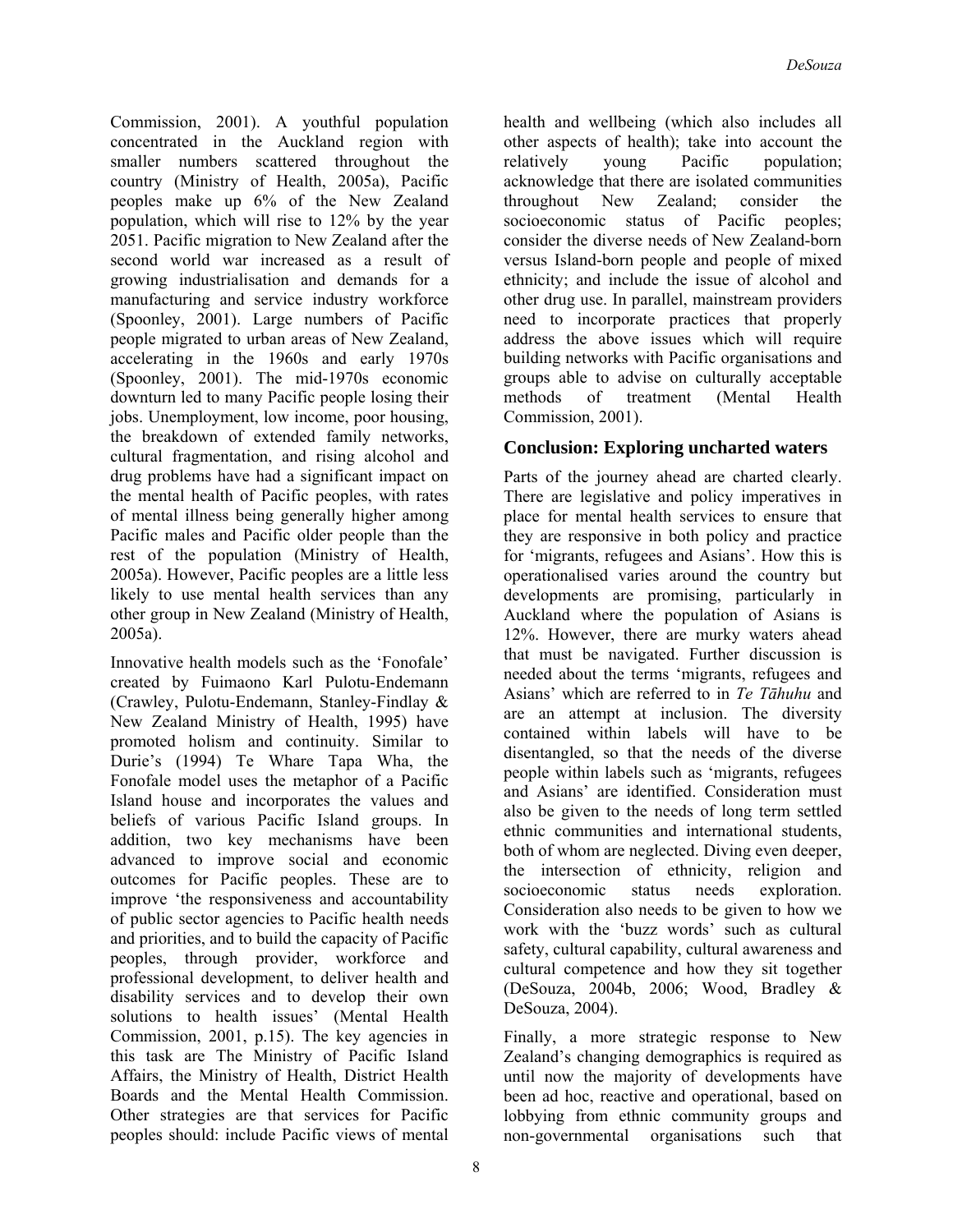responses are geared to our current situation rather than our future. It is necessary to address the place of the Treaty of Waitangi in the context of how multiculturalism is to be accommodated. Some see biculturalism as an obstacle to the acknowledgement of a more diverse society; however, I suggest that multiculturalism through biculturalism remains a possible solution that has been under-explored and under-operationalised. Future developments in Asian, migrant and refugee health need to heed the unique status of Māori and learn from the experiences of Pacific peoples, who have charted these waters already and know the currents and prevailing winds.

#### **References**

Abbott, M.W., Wong, S., Williams, M., Au, M.K. & Young, W. (1999). Chinese migrants' mental health and adjustment to life in New Zealand. *Australian and New Zealand Journal of Psychiatry,* 33(1), 13-21.

Abbott, M.W., Wong, S., Giles, L.C. Wong, S., Young, W. & Au, M. (2003). Depression in older Chinese migrants to Auckland. *Australian and New Zealand Journal of Psychiatry,* 37(4), 445-51.

Asian Public Health Project Team (2003). *Asian Public Health Project Report*. Auckland: Ministry of Health Public Health Directorate.

Bartley, A. & Spoonley, P. (2004). Constructing a workable multiculturalism in a bicultural society. In M. Belgrave, M. Kawharu & D.V. Williams (Eds.), *Waitangi Revisited: Perspectives on the Treaty of Waitangi* (2nd edition, pp. 136-148). Auckland, N.Z.: Oxford University Press.

Beaglehole, A. (2005, 11 July 2005). *Immigration Regulation*. Retrieved 8 October 2005, from [http://www.teara.govt.nz/NewZealanders/NewZealandPeop](http://www.teara.govt.nz/NewZealanders/NewZealandPeoples/ImmigrationRegulation/en) [les/ImmigrationRegulation/en](http://www.teara.govt.nz/NewZealanders/NewZealandPeoples/ImmigrationRegulation/en)

Crawley, L., Pulotu-Endemann, F.K., Stanley-Findlay, R.T.U. & New Zealand Ministry of Health. (1995). *Strategic Directions for the Mental Health Services for Pacific Islands People*. Wellington, N.Z.: Ministry of Health.

Curnow, A. (1997). *Early Days Yet: New and Collected Poems 1941 - 1997*. Auckland: AUP.

DeSouza, R. (2004a). The art of walking upright here: Realising a multi-cultural society. Paper presented at the Kiwi Indian Seminar Series, Stout Research Centre, Victoria University of Wellington, New Zealand..

DeSouza, R. (2004b). Working with refugees and migrants. In D. Wepa (Ed.), *Cultural Safety* (pp. 122- 133). Auckland: Pearson Education New Zealand.

DeSouza, R. (2006). Pregnant with possibility: Migrant motherhood in New Zealand. *MindNet,*  [http://www.mindnet.org.nz/synopsis.php?issueno=6&article](http://www.mindnet.org.nz/synopsis.php?issueno=6&articleno=100)  $no=100$ 

DeSouza, R. & Garrett, N. (2005). *Access Issues for Chinese People in New Zealand*. Auckland: Auckland University of Technology and Accident Compensation Corporation.

Duncan, E., Schofield, G., Duncan, S., Kolt, G. & Rush, E. (2004). Ethnicity and body fatness in New Zealanders. *New Zealand Medical Journal,*  117(1195), U913.

Durie, M. (1994). *Whaiora: Maori Health Development*. Auckland: Oxford University Press.

Gaines, P., Bower, A., Buckingham, B., Eagar, K., Burgess, P. & Green, J. (2003). *New Zealand Mental Health Classification and Outcomes Study: Final report*. Auckland: Health Research Council of New Zealand.

Ho, E., Au, S., Bedford, C. & Cooper, J. (2002). *Mental Health Issues for Asians in New Zealand: A Literature Review* (Commissioned by the Mental Health Commission). Waikato: University of Waikato.

Ho, E., Cheung, E., Bedford, C. & Leung, P. (2000). *Settlement Assistance Needs of Recent Migrants* (Commissioned by the NZIS). Waikato: University of Waikato.

Infometrics (2006). *The Economic Impact of Foreign Fee-Paying Students*. Wellington: Ministry of Education.

International Division & Data Management and Analysis (2005). *The New Zealand International Education Sector: Trends from 1999 to 2004*. Wellington: Ministry of Education,.

Ip, M. (2005). *Chinese*. Retrieved 3 June 2006, from [http://www.TeAra.govt.nz/NewZealanders/NewZealandPeo](http://www.teara.govt.nz/NewZealanders/NewZealandPeoples/Chinese/en) [ples/Chinese/en](http://www.teara.govt.nz/NewZealanders/NewZealandPeoples/Chinese/en)

Johnstone, K. & Read, J. (2000). Psychiatrists' recommendations for improving bicultural training and Maori mental health services: A New Zealand survey. *Australian and New Zealand Journal of Psychiatry,* 34(1), 135-145.

Lim, S. & Walker, R. (2006). *Asian Mental Health Interpreter Workforce Development Project: Report on Curricula & Guidelines Development for Asian Interpreters and Mental Health Practitioners to Work Effectively Together*. Auckland: Northern DHB Support Agency.

Mental Health Commission (1998). *Blueprint for Mental Health Services in New Zealand: How Things Need to Be*. Wellington: Mental Health Commission.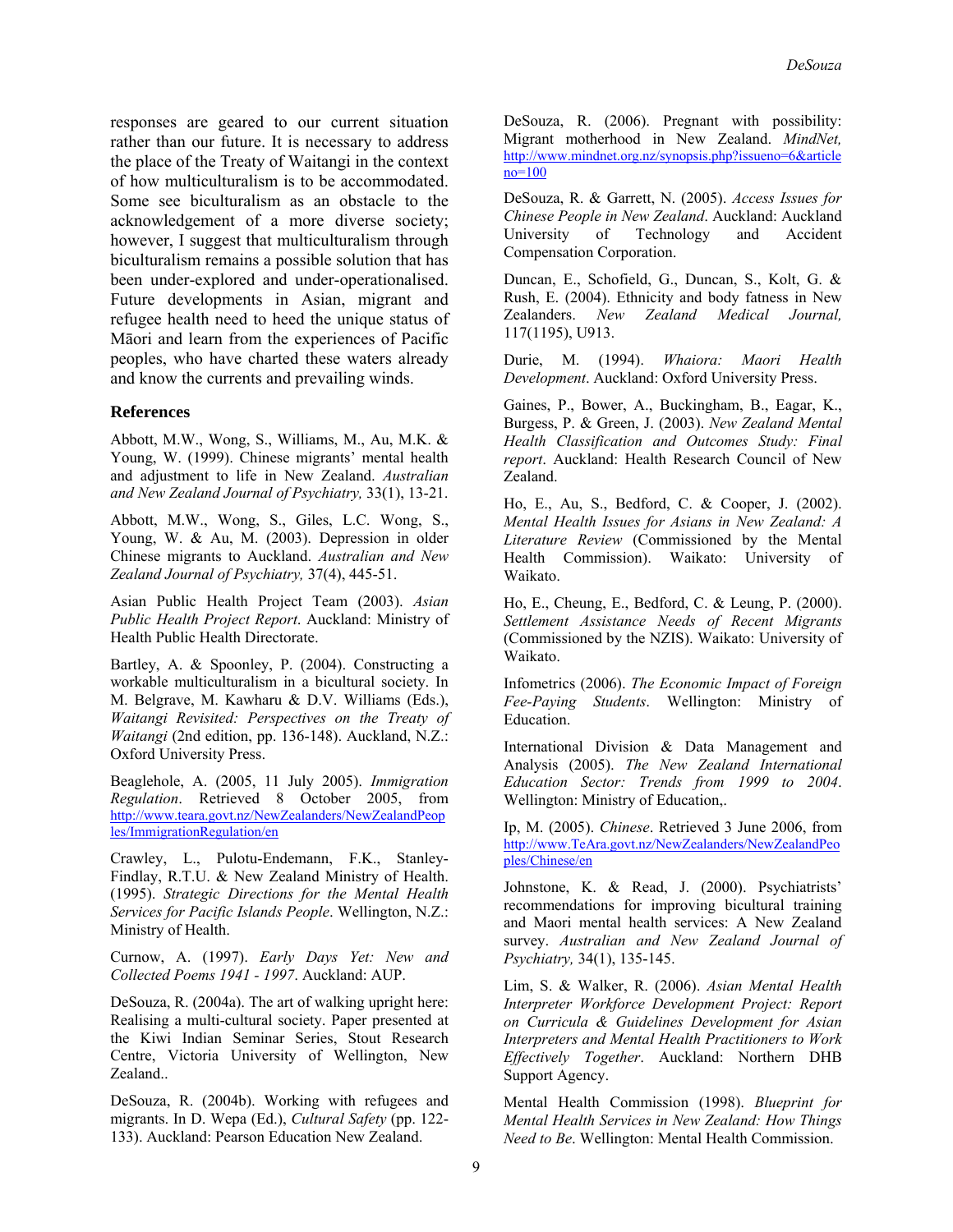Mental Health Commission (2001). *Pacific Mental Health Services and Workforce: Moving on the Blueprint*. Wellington: Mental Health Commission.

Ministry of Education (2003). *Code of Practice for the Pastoral Care of International Students*. Retrieved 19 April 2005, from [http://www.minedu.govt.nz/index.cfm?layout=document&d](http://www.minedu.govt.nz/index.cfm?layout=document&documentid=6902&indexid=6666&indexparentid=6663) [ocumentid=6902&indexid=6666&indexparentid=6663](http://www.minedu.govt.nz/index.cfm?layout=document&documentid=6902&indexid=6666&indexparentid=6663)

Ministry of Health (1994). *Looking Forward - Strategic Directions for the Mental Health Services*. Wellington: Ministry of Health.

Ministry of Health (1997). *Moving Forward: The National Mental Health Plan for More and Better Services*. Wellington: Ministry of Health.

Ministry of Health (2000). *The New Zealand Health Strategy*. Wellington: Ministry of Health.

Ministry of Health (2001). *The Primary Health Care Strategy*. Wellington: Ministry of Health.

Ministry of Health (2005a). *Te Orau Ora - Pacific Mental Health Profile,* Wellington: Ministry of Health.

Ministry of Health (2005b). *Te Tāhuhu: Improving Mental Health 2005–2015: The Second New Zealand Mental Health and Addiction Plan*. Wellington: Ministry of Health.

Ministry of Health (2006a). *Asian Health Chart Book 2006*. Wellington: Ministry of Health.

Ministry of Health (2006b). *Draft Action Plan Te Tāhuhu – Improving Mental Health 2005-2015: The Second New Zealand Mental Health and Addiction Plan.* Wellington: Ministry Of Health.

Mohanram, R. (1998). (In)visible bodies? Immigrant bodies and constructions of nationhood in Aotearoa/ New Zealand. In R. D. Plessis & L. Alice (Eds.), *Feminist Thought in Aotearoa/New Zealand: Connections and Differences* (pp. 21-29). Auckland: Oxford University Press.

Nash, M. & Trlin, A. (2004). *Social Work with Immigrants, Refugees and Asylum Seekers in New Zealand*. Palmerston North: New Settlers Programme, Massey University.

New Zealand Immigration Service (2003). *New Zealand Settlement Strategy Outline*. Retrieved 18 March 2005, from

[http://www.immigration.govt.nz/community/stream/support](http://www.immigration.govt.nz/community/stream/support/nzimmigrationsettlementstrategy/) [/nzimmigrationsettlementstrategy/](http://www.immigration.govt.nz/community/stream/support/nzimmigrationsettlementstrategy/)

New Zealand Health Information Service (2005). *Mental Health: Service Use in New Zealand 2002*. Wellington: Ministry of Health.

Ngai, M.M.Y., Latimer, S. & Cheung, V.Y.M. (2001). *Healthcare Needs of Asian People: Surveys of*  *Asian People and Health Professionals in the North and West Auckland*. Takapuna: Asian Health Support Service, Waitemata District Health Board.

Northern DHB Support Agency & Network North Coalition (2004). *Northern Region Mental Health and Addictions Strategic Direction 2005-2010*. Auckland: Northern DHB Support Agency.

O'Hagan, M. (2001). *Recovery Competencies for New Zealand Mental Health Workers*. Wellington: Mental Health Commission.

Pernice, R., Trlin, A., Henderson, A. & North, N. (2000). Employment and mental health of three groups of immigrants to New Zealand. *New Zealand Journal of Psychology,* 29(1), 24-29.

Rasanathan, K., Craig, D. & Perkins, R. (2004). Is 'Asian' a useful category for health research in New Zealand? Paper presented at the Inaugural International Asian Health Conference: Asian Health and Wellbeing, Now and into the Future, University of Auckland, New Zealand.

Scragg, R. & Maitra, A. (2005). *Asian Health in Aotearoa: An Analysis of the 2002-2003 New Zealand Health Survey*. Auckland: The Asian Network Incorporated.

Spoonley, P. (2001). Transnational Pacific communities: Transforming the politics of place and identity. In C. Macpherson, P. Spoonley & M. Anae (Eds.), *Tangata o Te Moana Nui: The Evolving Identities of Pacific Peoples in Aotearoa/New Zealand* (pp. 81-96). Palmerston North, N.Z.: Dunmore.

Statistics New Zealand (2002a). *2001 Census: Asian People*. Retrieved 25 January 2005, from [http://www.stats.govt.nz/people/communities/asianpeople.h](http://www.stats.govt.nz/people/communities/asianpeople.htm) [tm](http://www.stats.govt.nz/people/communities/asianpeople.htm)

Statistics New Zealand (2002b). *Census Snapshot: Cultural Diversity*. Retrieved 25 January 2005, from [http://www.stats.govt.nz/products-and](http://www.stats.govt.nz/products-and-services/Articles/census-snpsht-cult-diversity-Mar02.htm)[services/Articles/census-snpsht-cult-diversity-Mar02.htm](http://www.stats.govt.nz/products-and-services/Articles/census-snpsht-cult-diversity-Mar02.htm)

Swarbrick, N. (2005). *Indians*. Retrieved 8 October, 2005, from

[http://www.TeAra.govt.nz/NewZealanders/NewZealandPeo](http://www.teara.govt.nz/NewZealanders/NewZealandPeoples/Indians/en) [ples/Indians/en](http://www.teara.govt.nz/NewZealanders/NewZealandPeoples/Indians/en)

Thakur, R. (1995). In defence of multiculturalism. In S. W. Greif (Ed.), *Immigration and National Identity in New Zealand: One People, Two Peoples, Many Peoples*. Palmerston North: Dunmore Press.

Tse, S., Bhui, K., Thapliyal, A., Choy, N. & Bray, Y. (2005). *Asian Mental Health Workforce Development Feasibility Project*. Auckland: The Health Research Council of New Zealand.